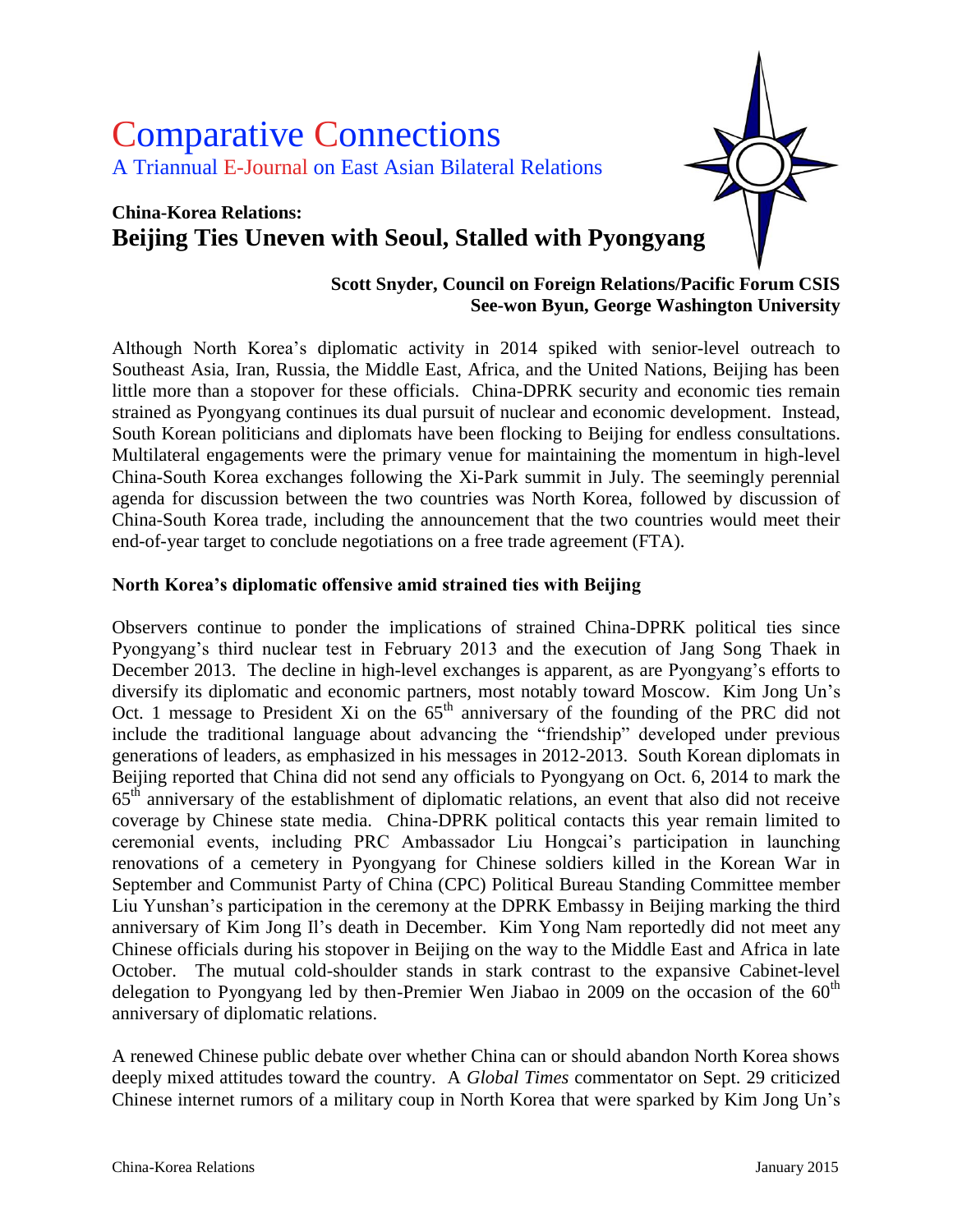40-day public absence from Sept. 3, arguing that such "radical opinion can't represent the opinion of China." A Nov. 27 article in *Huanqiu Shibao* by Li Dunqiu of Zhejiang University argues against those who have called for the abandonment of North Korea on the basis of both fundamental shared geopolitical interests, arguing that abandonment would lead to three possible outcomes: 1) North Korea may throw itself into the embrace of a third country other than China; 2) North Korea will collapse under siege by hostile forces, or 3) North Korea will be "completely isolated and fight to the death." This article stimulated a response from Lt. Gen. Wang Hongguang, who argued that North Korea has never listened fully to China's views and the collapse of a country like North Korea will not be mainly caused by external forces. Therefore, the best that China can do is seek a normal relationship without taking responsibility for developments that China is unlikely to be able to control. China Foundation for International Studies Research Fellow Cao Shigong argued in the Dec. 2 *Huanqiu Shibao* that North Korea's nuclear armament cannot be a reason to abandon North Korea because denuclearization can only be achieved in concert with the settlement of Cold War legacies and the establishment of a permanent peace on the Korean Peninsula. A fourth article in *Huanqiu Wang* by Lao Mu argues that "as long as North Korea does not do things to harm China, we do not need to be overly concerned with or pay special attention to it."

The absence of China-DPRK high-level exchanges contrasts sharply with Pyongyang's active diplomatic outreach to other partners, including a five-nation visit to Europe and Mongolia in September by Kang Sok Ju, head of the Workers' Party of Korea (WPK) International Relations Division, and visits to the UN General Assembly, Iran, and Russia by Foreign Minister Ri Su Yong in October. Chinese analysts pointed to North Korea's high-level delegation to the Incheon Asian Games closing ceremony in early October – including Hwang Pyong So, Choe Ryong Hae, and Kim Yang Gon, head of inter-Korean relations at the WPK – as a high point in Pyongyang's diplomatic "charm offensive." The delegation's talks with Prime Minister Chung Hong-won, Unification Minister Ryoo Kihl-jae, and National Security Advisor Kim Kwan-jin were the highest-level exchange between the two Koreas in recent years. Yet despite such developments, Chinese analysts remain skeptical that Pyongyang can improve ties with the South and break away from its decades-long international isolation without demonstrating concrete efforts toward denuclearization in line with US and South Korean demands.

#### **Seoul's push for North Korea's denuclearization**

The attention of the South Korean leadership has remained centered primarily on the DPRK nuclear issue. This was a main theme in President Park's meetings with Premeir Li and President Xi on the sidelines of the ASEM and APEC meetings in October and November. Park also drew international support for DPRK denuclearization and Korean unification at the East Asia Summit and ASEAN Plus Three meetings in Myanmar . After talks between Foreign Ministers Wang Yi and Yun Byung-se on Nov. 7, South Korea's Foreign Ministry expressed "satisfaction" on bilateral strategic coordination on North Korea.

South Korean leaders have sought Chinese cooperation on North Korea through political exchanges aimed at implementing agreements reached at the Xi-Park summit in July. North Korea's nuclear program topped the agenda during the visit of South Korea's Saenuri party leader Kim Moo-sung to China in October. Despite the lack of progress and two nuclear tests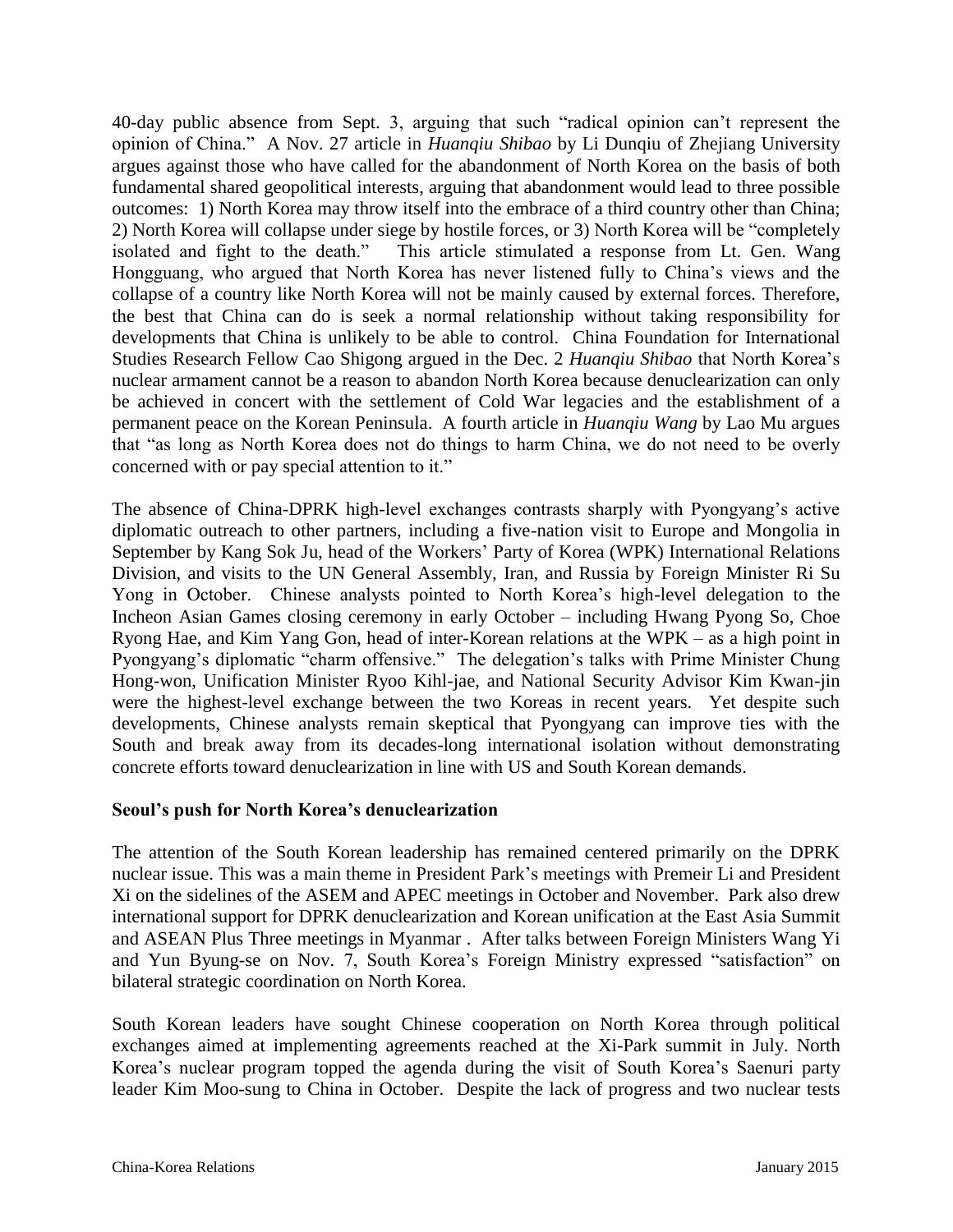since multilateral talks broke down in 2008, President Xi stressed Beijing's firm support for the Six-Party Talks as the most "sustainable, effective, and irreversible" approach – a set of adjectives that is strikingly resonant with favorite adjectives used by South Korean and US policy makers in reference to the DPRK's nuclear programs. In talks with CPC International Department Head Wang Jiarui, Kim pressed Beijing to "take responsibility" in curbing Pyongyang's nuclear development. At a bilateral political leaders' forum at the KNA on Oct. 20, Speaker Chung Ui-hwa called on former PRC State Councilor Tang Jiaxuan to help strengthen Chinese diplomatic efforts on DPRK denuclearization as the prerequisite for not just Northeast Asian peace but also inter-Korean reconciliation and northeast China's economic development.

ROK nuclear envoy Hwang Joon-kook made a three-day visit to Shenyang for consultations with China's Korea experts prior to meeting Wu Dawei in Beijing on Oct. 31. These consultations coincided with a three-nation tour to Seoul, Beijing, and Tokyo by Washington's nuclear envoy Sydney Seiler. The talks occurred a week after US Forces Korea (USFK) Commander Gen. Curtis Scaparrotti drew attention for his comments on possible advancement of North Korea's nuclear capabilities.

Despite Beijing's continued restraint on directly condemning Pyongyang, Chinese commentators have stepped up their opposition to North Korea's nuclear development through official media outlets. An Oct. 9 *Global Times* editorial urged Pyongyang to show "political courage" in changing course, pointing to Kim Jong Un's prolonged public absence since early September as a reflection of the "strategic quagmire" confronting North Korea.

Chinese concern over the potential deployment of a US Terminal High Altitude Air Defense (THAAD) battery in South Korea has become a major talking point and potential source of strain in China-ROK cooperation on North Korea. In a move to ease such concerns, the ROK Defense Ministry spokesperson on Oct. 13 denied speculation about US-ROK discussions on THAAD in bilateral defense ministers' talks. PRC deputy chief envoy to the Six-Party Talks Xu Bu, at a Peking University forum on Oct. 17, criticized Washington's moves to strengthen its military alliances with South Korea and Japan "based on the nuclear crisis of North Korea." On Oct. 23, Chinese Foreign Ministry spokeswoman Hua Chunying stated that "Neighboring countries pushing forward the deployment of anti-missile systems in the Asia-Pacific and seeking unilateral security is not beneficial to strategic stability and mutual trust in the region." By December, Chinese officials and scholars actively voiced concern regarding the potential introduction of the THAAD into South Korea.

#### **Challenges to advancing the China-South Korean comprehensive partnership**

In addition to the North Korea nuclear issue, exclusive economic zone (EEZ)-related maritime security issues and DPRK human rights are two key challenges to realizing the comprehensive partnership envisioned in the Xi-Park agenda. Fatal clashes between Chinese fishermen and the ROK Coast Guard on Oct. 10 threatened to raise political tensions days ahead of the first China-ROK Party Policy Dialogue, and halted plans to launch joint inspection operations in the Yellow Sea that same month. PRC Assistant Foreign Minister Liu Jianchao held emergency talks with ROK Ambassador Kwon Young-se on the night of the incident to protest the shooting of a Chinese skipper, and on Oct. 13, a PRC Foreign Ministry spokesperson expressed China's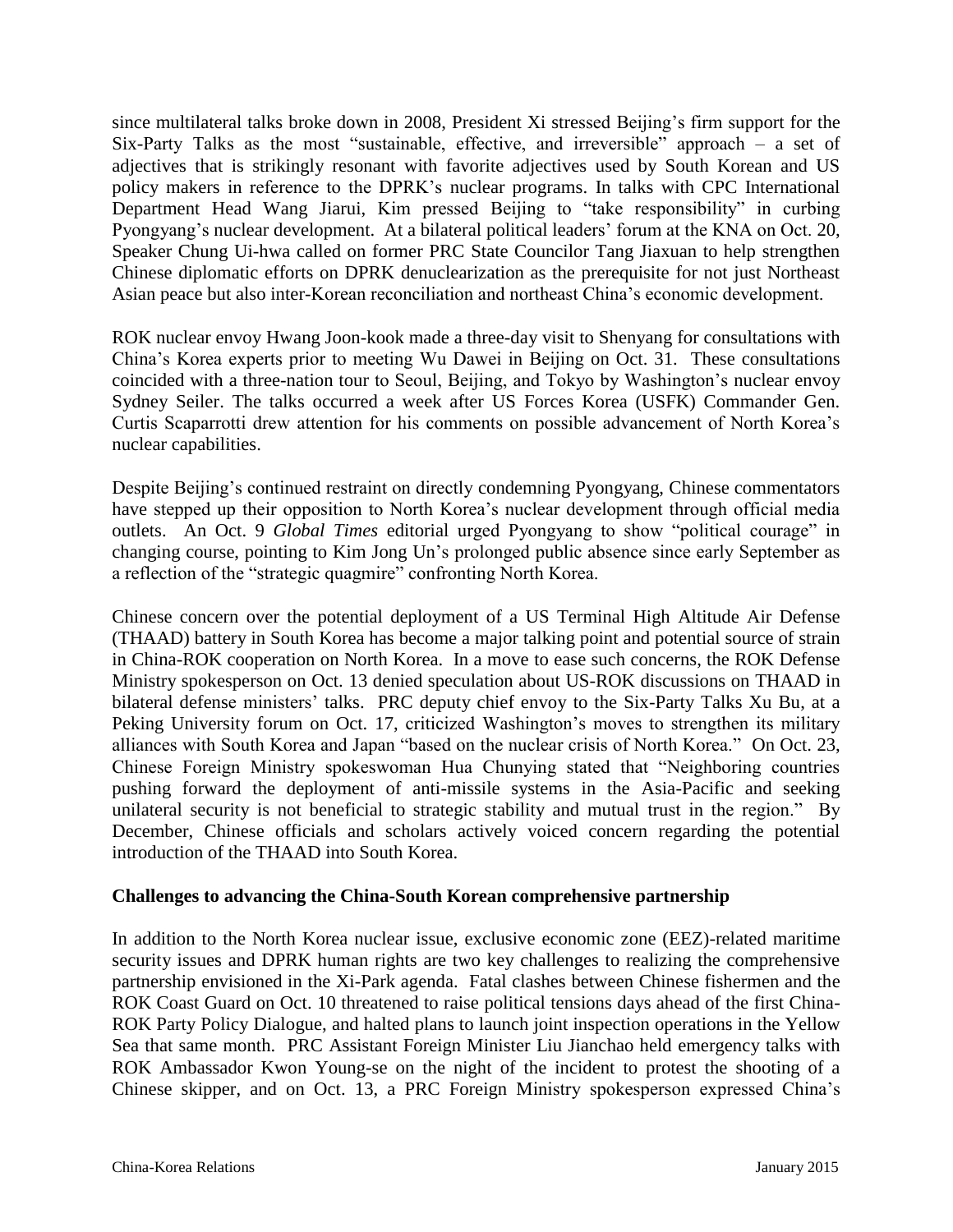"strong dissatisfaction" with the ROK Coast Guard's "violent law-enforcement." South Korea's Foreign Ministry issued a statement a day later affirming joint efforts to minimize the impact on overall bilateral ties. After four days of talks at the end of October on the renewal of an annual China-ROK bilateral fisheries agreement, the Ministry of Oceans and Fisheries also confirmed plans to begin joint surveillance operations before the end of 2014. The renewed bilateral fisheries agreement carried over additional measures against illegal fishing as part of efforts to implement the July 2014 Xi-Park summit agreements. According to South Korean sources, the volume of illegal Chinese fishing amounted to 21 percent of South Korea's total fisheries output in 2012 and up to 62 percent of its total annual yield in territorial waters, imposing losses of more than 1 trillion won (\$1 billion) on the local industry. In 2012, 467 Chinese were arrested for illegal fishing in ROK waters according to the ROK Ministry of Oceans and Fisheries.

A second source of Sino-South Korean political strain is North Korean human rights. ROK Ambassador to the United Nations Oh Joon on Oct. 14 expressed early skepticism that the Security Council would pass an EU/Japan-led resolution calling for the referral of North Korean human rights violations to the International Criminal Court (ICC) based on the UN Commission of Inquiry (COI) report on human rights in the DPRK. Pyongyang released its own human rights report in September, circulated its own draft resolution at the UN on Oct. 15, and published a human rights report online through China's *Global Times* and other Chinese media outlets on Oct. 16. Chinese officials have added further support to North Korean efforts against international pressure since October. The Foreign Ministry spokesperson on Oct. 23 expressed China's opposition to referring North Korea to the ICC, and PRC Ambassador to the US Cui Tiankai reiterated this position in an interview with *Foreign Policy* on Nov. 4. At the UN Security Council meeting on the issue on Dec. 23, PRC Permanent Representative Liu Jieyi asserted that human rights issues lie outside the Security Council's primary functions of maintaining international peace and security and that the UNSC should focus instead on ridding the Korean Peninsula of nuclear weapons. In response, US Ambassador to the UN Samantha Power argued that such a trade-off was a "false choice."

Despite these areas of friction, China and South Korea moved forward in other aspects of their comprehensive partnership. In late-October, they held bilateral counterterrorism talks in Seoul under a consultative mechanism established in 2007, as well as their first three-way talks with Japan on cybersecurity cooperation. The South Korean Embassy in Beijing also hosted a nineday annual public diplomacy event on Oct. 17-25 aimed to promote "Korean Wave" pop culture. During talks in Beijing on Oct. 31, ROK Vice Culture Minister Kim He-beom and PRC counterpart Ding Wei agreed to accelerate efforts to establish a 200 billion won (\$187.4 million) fund in 2015 for joint movie production, under which jointly-produced movies will be exempt from an annual quota in the Chinese market. Beijing and Seoul seek to further expand bilateral cultural exchanges through the Years of Chinese and ROK Tourism in South Korea and China respectively in 2015-2016.

#### **"Substantive" conclusion of China-ROK FTA negotiations**

China and South Korea held back-to-back bilateral free trade agreement (FTA) talks and trilateral FTA talks with Japan in late September and early November. China-ROK FTA negotiations were raised to a higher level ahead of the November Park-Xi summit in Beijing,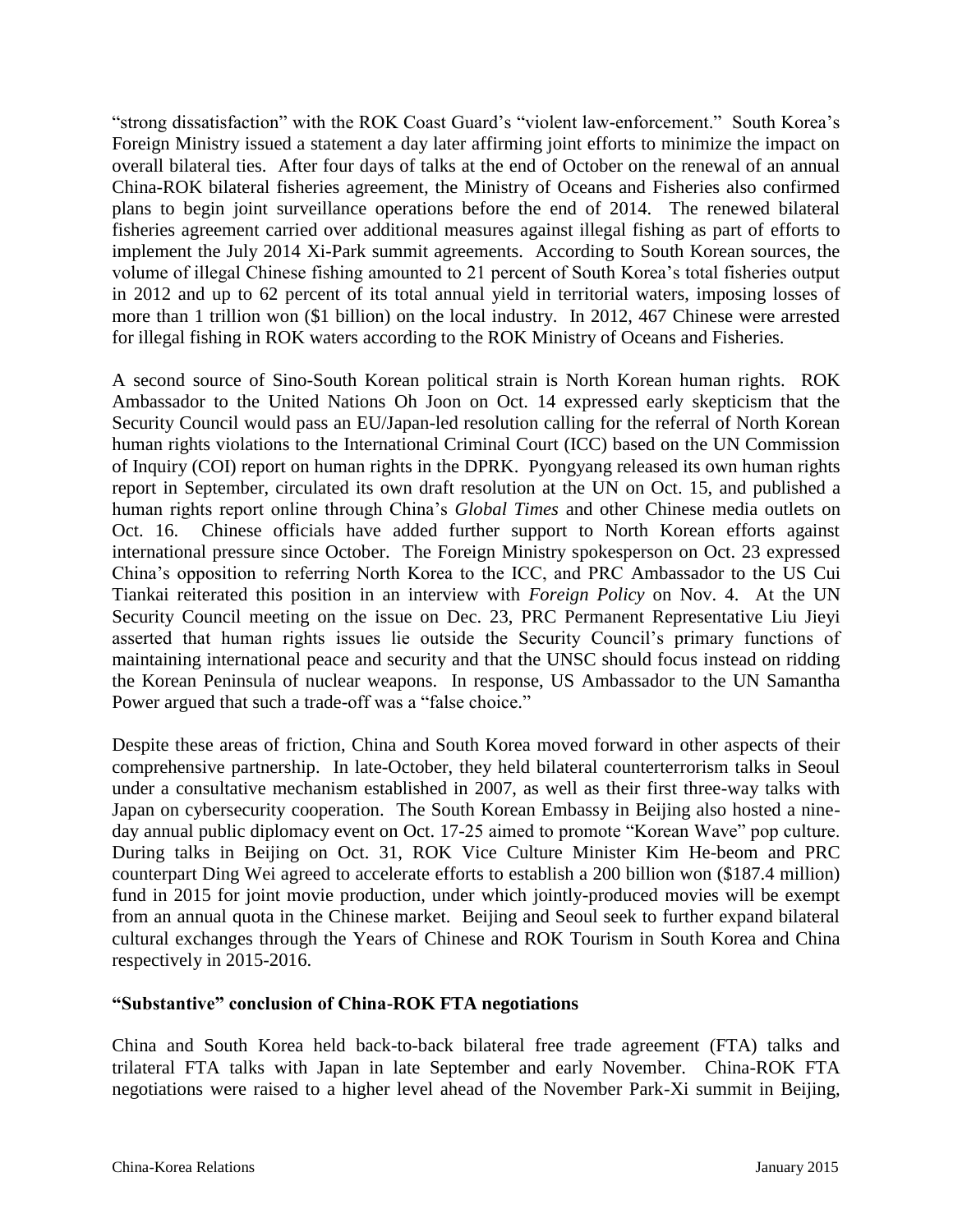where the two presidents announced the "substantive" conclusion of negotiations according to Chinese state media. PRC Commerce Minister Gao Hucheng and ROK Trade Minister Yoon Sang-jick officially opened the  $14<sup>th</sup>$  round of talks in Beijing on Nov. 6, the first time that the talks were upgraded to the ministerial level. By the end of those talks, the two countries were reported to have reached agreement in 22 sectors, including commodities, services, investment, finance, and telecoms. Forty-four percent and 52 percent of imports are subject to immediate tariff eliminations for China and Korea, respectively. However, the trade deal will allow both sides to impose continued tariffs on goods worth \$20 billion, or nearly 10 percent of the total trade between the two countries. The FTA excludes 852 Chinese import items, primarily in the agricultural sector, while 627 South Korean items are excluded, primarily in the automotive and steel sectors. By comparison, FTA exclusions averaged around 1 percent of items imported into Korea in South Korea's other FTAs. The high level of exclusions was in part due to the rushed nature of the announcement, an important deliverable for Xi and Park achieved on the sidelines of the APEC meeting in Beijing.

Since Xi and Park's initial push for the FTA in July, however, China and South Korea have made steady progress in strengthening commercial ties. South Korea's Minister of Trade, Industry and Energy Yoon Sang-jick and PRC Minister of Industry and Information Technology Miao Wei held ministerial talks on Oct. 27 on industrial cooperation, an area that is expected to significantly deepen under the FTA. Samsung Electronics Vice Chairman and heir-apparent Lee Jay-yong also met President Xi and other leaders on Oct. 28 in Beijing; he pledged to expand Samsung's business operations in China. Earlier in October, the Korea International Trade Association announced the creation of a consultative group aimed to promote South Korean business interests in the China-ROK FTA through regular working-level talks with policymakers. Comprised of 60 enterprises from various sectors, the group seeks to not only build trust and transparency in the FTA talks but also push forward the FTA's ratification at the National Assembly once signed.

According to South Korea's Financial Services Commission, Chinese investment in ROK shares and bonds reached 3.22 trillion won (\$3.11 billion) in January-September 2014, surpassing investment from the US and Japan and making China South Korea's biggest source of foreign investment. Central bank governors Zhou Xiaochuan and Lee Ju-yeol on Oct. 11 secured a three-year extension of the RMB-won currency swap deal, as agreed at the Park-Xi summit in July. In an Oct. 23 *Yonhap News* interview, the Standard Chartered board chairman noted the banking group's plans to develop South Korea as the center for RMB internationalization. The ROK Finance Ministry on Oct. 31 pledged Seoul's long-term goal of expanding RMB transactions to make up to 20 percent of all China-ROK commercial transactions, 18.8 percent higher than the proportion last year. South Korea's bilateral trade with China reached \$229 billion in 2013, of which about 95 percent was carried out with the US dollar. China's proposed Asia Infrastructure Investment Bank (AIIB) dominated talks between Finance Ministers Lou Jiwei and Choi Kyung-hwan in October in Beijing, where Choi expressed Seoul's concerns over the bank's governance structure. Amid concerns in Washington over the initiative, South Korea did not join the MOU signing ceremony for the AIIB in Beijing on Oct. 24.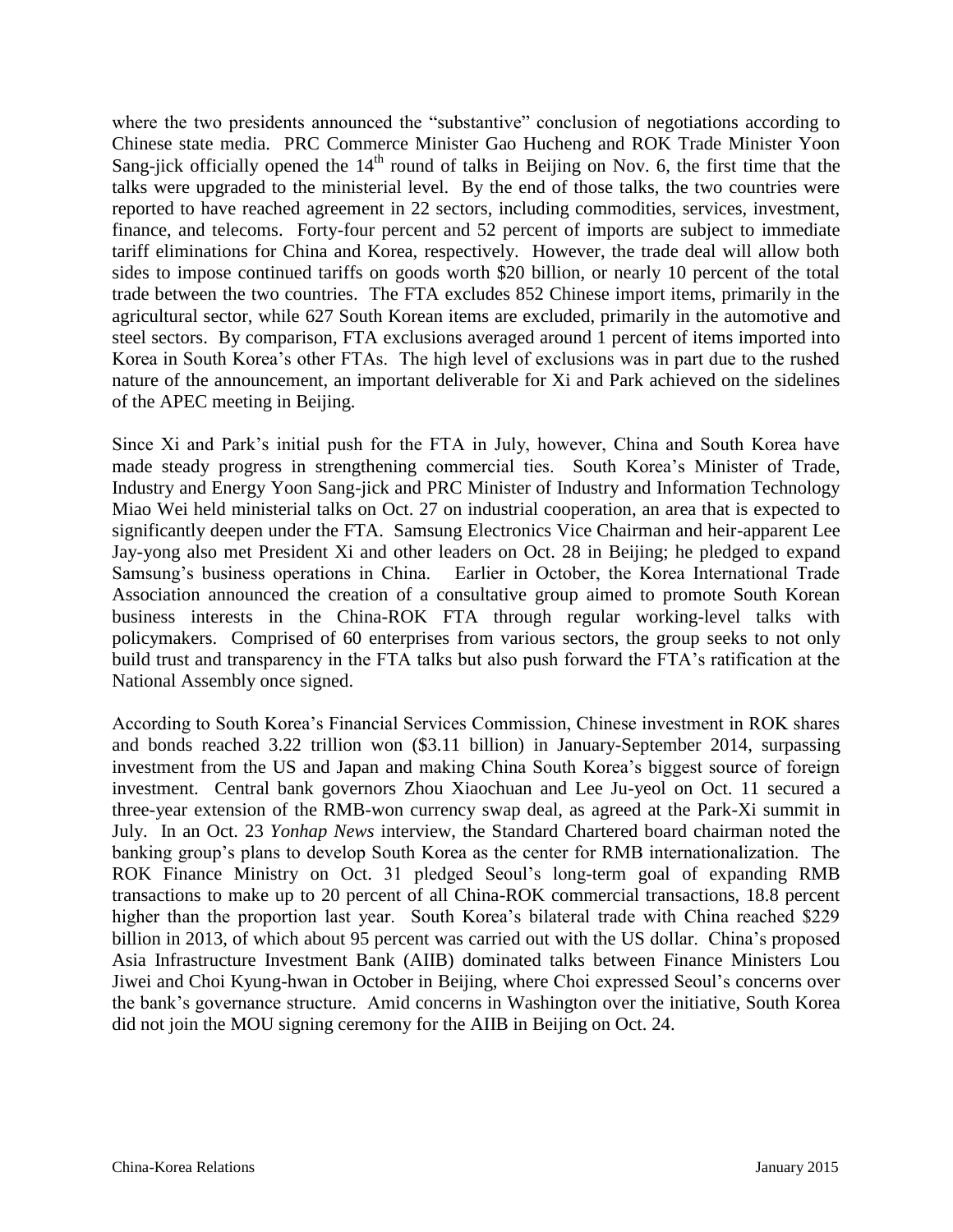#### **China-DPRK trade and economic relations**

China-DPRK trade and economic ties reflect continued political strain and Chinese skepticism over Pyongyang's joint pursuit of nuclear and economic development under Kim Jong Un. The week of the planned opening of the 2.2 billion RMB (\$359 million) Dandong-Sinuiju bridge, Chinese state media on Oct. 31 announced a delay, citing North Korea's failure to complete its share of construction on schedule. However, ROK Unification Ministry officials point to the resurgence in North Korea's jet fuel imports from China in January-September 2014 to 13,000 tons, which is less than half the volume in 2011 and 2012, but a 36-fold increase over the same period last year. South Korean lawmakers indicate that North Korean imports of luxury goods from China as well as Europe and Southeast Asia amounted to \$644 million in 2013 despite UN sanctions since the February 2013 nuclear test.

Faced with continued isolation, a major focus of Pyongyang's growth strategy is migrant labor. At the annual China-DPRK Economic, Trade, Culture and Tourism Expo in Dandong on Oct. 16-20, North Korea's National Economic Development General Bureau stepped up its efforts to draw Chinese investors by promoting North Korea's skilled workforce. The number of North Korean businesses attending this year's trade fair, however, declined by 30 percent from 2013. According to Chinese figures, the overall number of North Korean travelers to China declined for the first time in three years between January and September by 6.5 percent, compared to an average 16.5 percent increase in 2012-2013. Since Kim Jong Un's rise to power in late 2011, the annual number of DPRK defectors arriving in South Korea has also declined by up to 50 percent from 2,000-3,000 to 1,500. Employment and business accounted for a majority 47 percent and 19 percent of North Korean travel to China in 2014. South Korean diplomats in Northeast China estimate the current number of North Korean workers in Chinese border cities at about 7,000, including 4,500 in the Yanbian Korean Autonomous Prefecture (Hunchun and Tumen) and 2,500 in Dandong. North Korean labor remittances from China as well as Russia and the Middle East reportedly remain a major source of hard currency for the isolated regime in Pyongyang.

#### **Conclusion**

Both China's high-level exchanges with South Korea and Pyongyang's diplomatic diversification are attributable to the souring of China-DPRK relations since North Korea's February 2013 nuclear test. Despite the "normalization" of the Sino-DPRK relationship from the previous "special status" that made the relationship exceptional for so long, China's strategic objective of maintaining stability has not yet been superseded by any other objective. Meanwhile, the expanding political and commercial relationship between China and the ROK has pushed forward their comprehensive partnership, but has not enabled a bridging of the gap between the two countries over North Korea. South Korea and the US will likely continue to push for greater Chinese cooperation to contain the effects of North Korea's provocative behavior in an attempt to exploit strains between Pyongyang and Beijing. But this approach remains beset by a fundamental dilemma: despite weakening Sino-DPRK ties Beijing's focus on stability caps the amount of pressure China is willing to put on North Korea. At the same time, the more distant the PRC-DPRK relationship, the less Beijing can be counted on to restrain Pyongyang.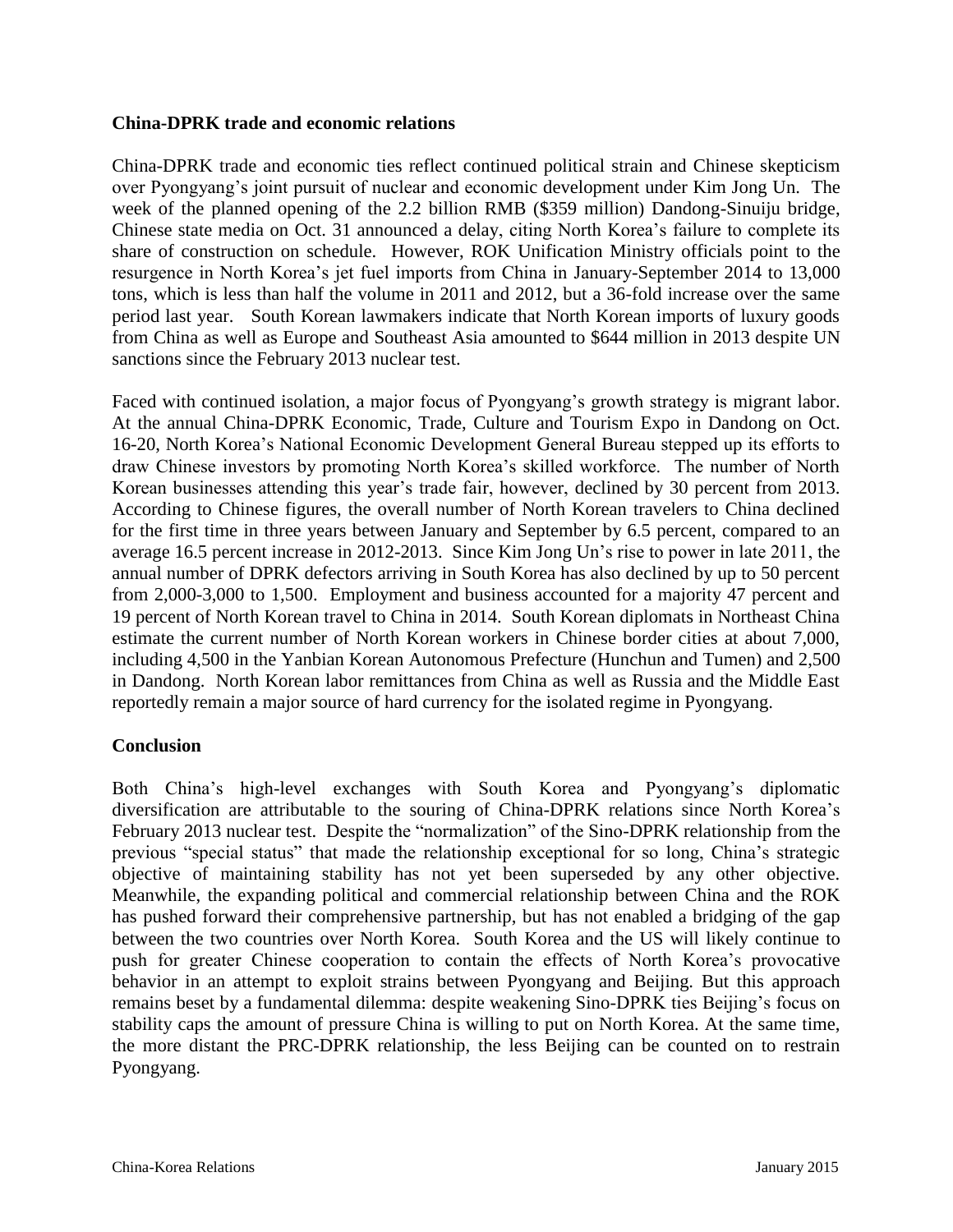### **Chronology of China-Korea Relations September – December 2014**

Sept. 1-5, 2014: The 5<sup>th</sup> round of China-ROK-Japan FTA talks is held in Beijing.

**Sept. 11, 2014:** Vice Foreign Ministers Liu Zhenmin, Lee Kyung-soo, and Sugiyama Shinsuke hold the ninth China-ROK-Japan senior-level diplomatic dialogue in Seoul.

**Sept. 19-23, 2014:** Hong Kong's Secretary for Home Affairs Tsang Tak-sing visits South Korea for the  $17<sup>th</sup>$  Asian Games and meets ROK officials.

**Sept. 22-26, 2014:** The 13<sup>th</sup> round of China-ROK FTA talks is held in Beijing.

**Sept. 29, 2014:** China's *Global Times* criticizes Chinese internet rumors of a military coup in North Korea.

**Sept. 30, 2014:** PRC Ambassador to North Korea Liu Hongcai attends a ceremony in Pyongyang for the launching of renovations of a cemetery in Pyongyang for Chinese soldiers killed in the Korean War.

**Oct. 1, 2014:** Kim Jong Un sends a congratulatory message to Xi Jinping on the occasion of the 65th anniversary of the PRC's founding.

**Oct. 7, 2014:** New South Korean business consultative group on the China-ROK FTA holds its first working-level meeting.

**Oct. 8, 2014:** PRC Foreign Ministry spokesperson expresses China's support for the decision to resume inter-Korean high-level talks.

**Oct. 9, 2014:** *Global Times* editorial urges Pyongyang to abandon its nuclear program.

**Oct. 10, 2014:** The captain of a Chinese fishing boat is shot dead by a ROK Coast Guard in clashes in the Yellow Sea. PRC Assistant Foreign Minister Liu Jianchao holds emergency talks with ROK Ambassador to China Kwon Young-se in Beijing.

**Oct. 11, 2014:** PRC and ROK central bank Governors Zhou Xiaochuan and Lee Ju-yeol at a meeting in Washington agree to extend the RMB-won currency swap deal to 2017.

**Oct. 13, 2014:** South Korea's ruling Saenuri Party leader Kim Moo-sung leads a delegation of 12 ROK lawmakers for Party Policy Dialogue with the Communist Party of China in Beijing.

**Oct. 14, 2014:** Rep. Kim Moo-sung meets separately with President Xi Jinping and head of the CPC International Department, Wang Jiarui, in Beijing.

**Oct. 14, 2014:** ROK Ambassador to the UN Oh Joon expresses skepticism over the passing of a proposed UN resolution on DPRK human rights.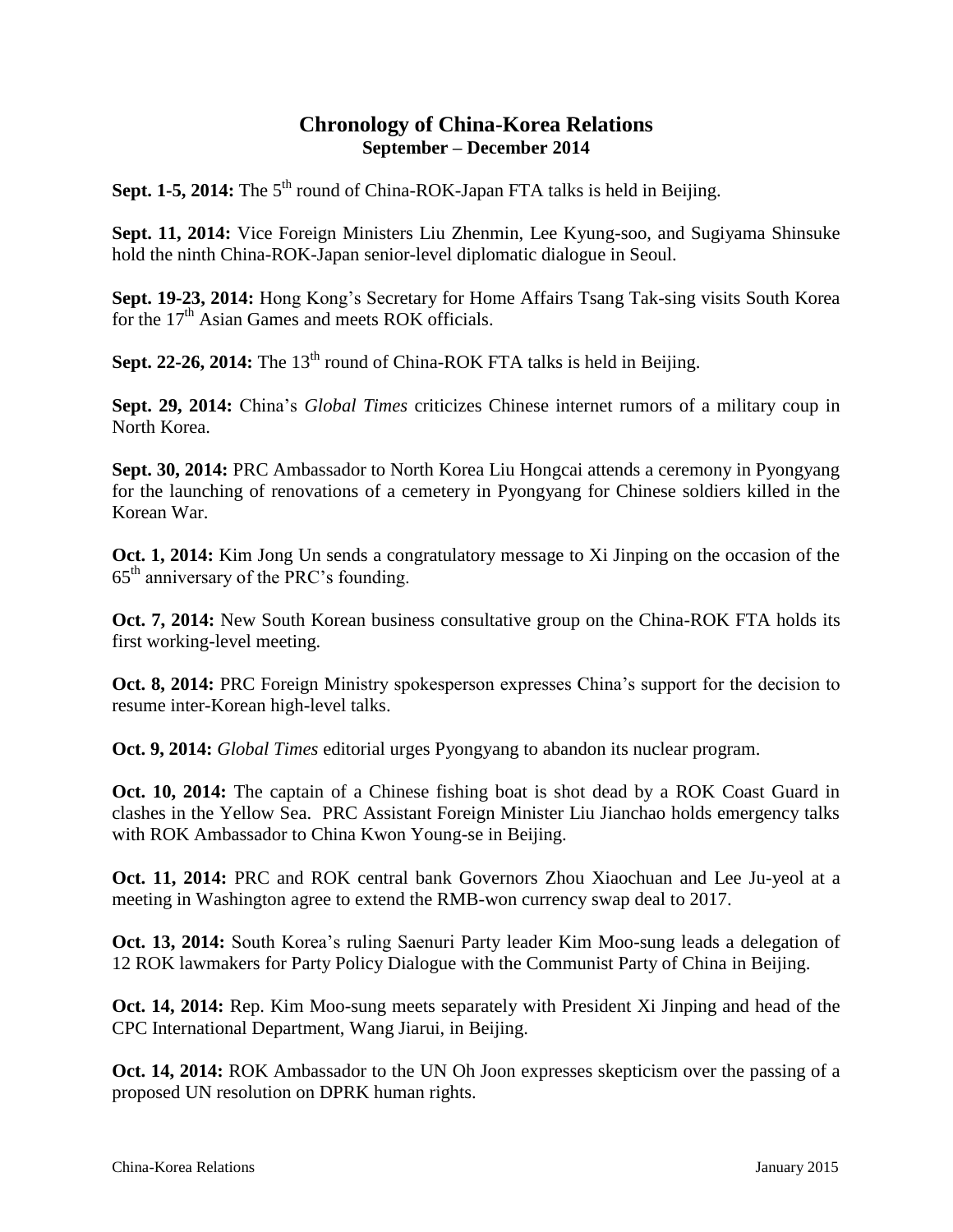**Oct. 15, 2014:** PRC Assistant Foreign Minister Liu Jianchao at a security forum in Tianjin calls for the resumption of Six-Party Talks.

**Oct. 15, 2014:** South Korea's Coast Guard issues warrants for two Chinese fishermen on charges of illegal fishing in ROK waters resulting in the death of a Chinese skipper.

**Oct. 16, 2014:** President Park Geun-hye attends the Asia-Europe Meeting in Milan and meets Premier Li Keqiang on the sidelines.

**Oct. 16, 2014:** North Korea publishes a report on DPRK human rights in the Chinese media.

**Oct. 16-20, 2014:** Dandong hosts an annual China-DRPK trade fair.

**Oct. 17, 2014:** China's deputy chief envoy to the Six-Party Talks Xu Bu at a Peking University forum expresses China's concern over US missile defense in South Korea.

**Oct. 20, 2014:** ROK National Assembly holds a forum with PRC political leaders.

**Oct. 21, 2014:** DPRK top legislator Kim Yong Nam arrives in Beijing en route to visits to the Middle East and Africa.

**Oct. 21, 2014:** PRC and ROK Finance Ministers Lou Jiwei and Choi Kyung-hwan hold talks in Beijing a day ahead of the  $21<sup>st</sup>$  APEC Finance Ministers Meeting.

**Oct. 21, 2014:** PRC and ROK officials hold counterterrorism talks in Seoul.

**Oct. 21, 2014:** China, ROK, and Japan hold first trilateral talks on cybersecurity in Beijing.

**Oct. 23, 2014:** Standard Chartered board chairman John Peace tells *Yonhap* the banking group aims to foster South Korea as the hub for RMB internationalization.

**Oct. 23, 2014:** PRC Foreign Ministry spokesperson voices China's opposition to referring North Korea to the International Crime Court over human rights.

**Oct. 27, 2014:** ROK Minister of Trade, Industry, and Energy Yoon Sang-jick and PRC counterpart Miao Wei hold talks on bilateral industrial cooperation.

**Oct. 28, 2014:** President Park Geun-hye in a budget speech in Seoul vows to secure FTA deals with China, New Zealand, and Vietnam.

**Oct. 28-Nov. 1, 2014:** ROK nuclear envoy Hwang Joon-kook visits China, where he meets Chinese experts in Shenyang and PRC counterpart Wu Dawei in Beijing on Oct. 31.

**Oct. 29, 2014:** Samsung Vice Chairman Lee Jay-yong meets Xi Jinping and others in Beijing.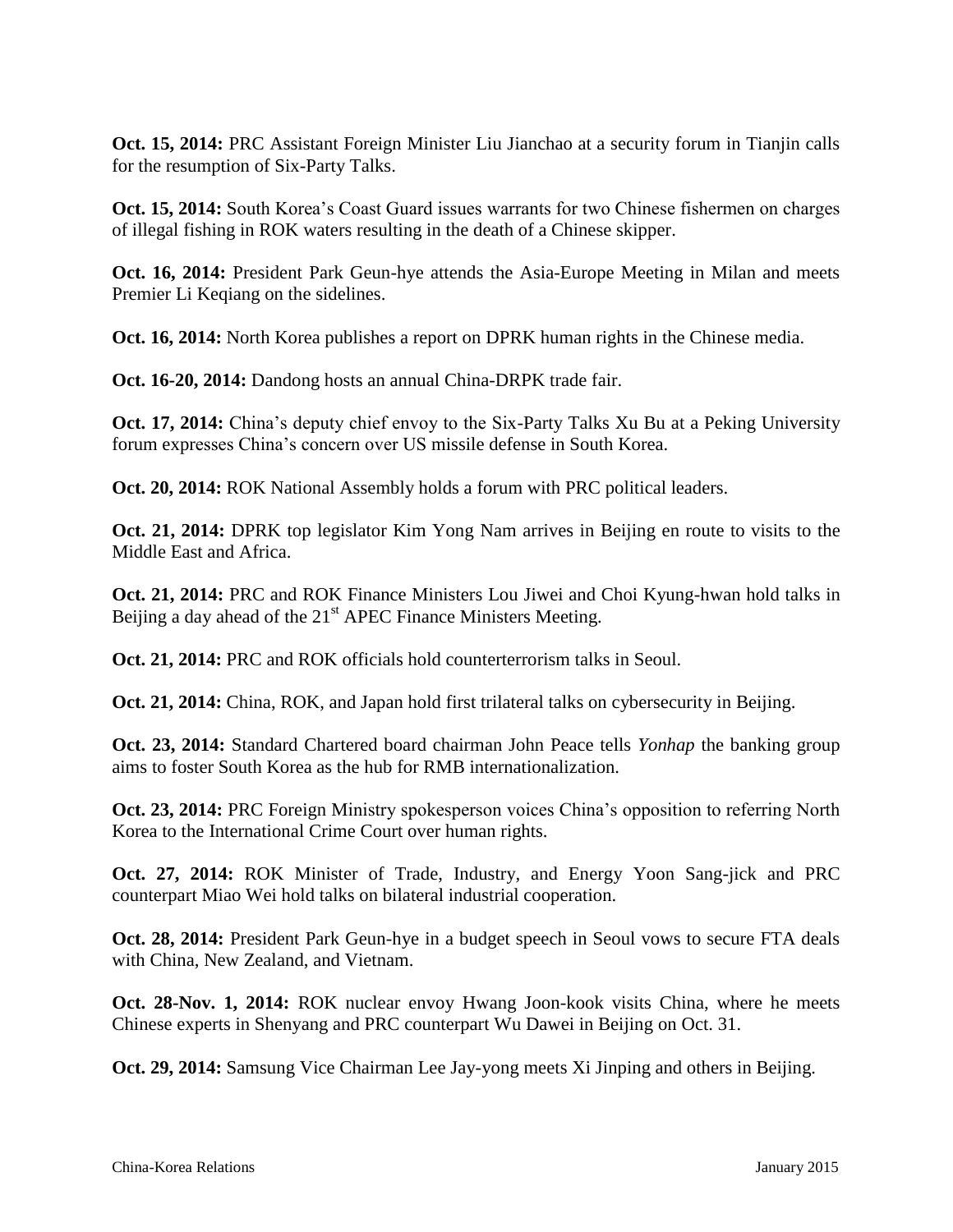**Oct. 29, 2014:** Foreign Minister Wang stresses China's commitment to DPRK denuclearization.

**Oct. 30, 2014:** Remains of more than 400 Chinese soldiers killed in the Korean War are buried at a state cemetery in Shenyang.

**Oct. 31, 2014:** ROK Vice Culture Minister Kim He-beom and PRC counterpart Ding Wei holds talks in Beijing.

**Oct. 31, 2014:** Seoul announces plans to promote yuan transactions among ROK businesses.

**Oct. 31, 2014:** *Global Times* reports that the opening of a new cross-border bridge linking Dandong and Sinuiju has been indefinitely delayed.

**Oct. 31, 2014:** PRC police arrest 11 DPRK defectors in Yunnan.

**Nov. 3, 2014:** ROK Ministry of Oceans and Fisheries announces that China and South Korea have agreed to launch joint inspections of illegal fishing in shared waters by the end of 2014.

**Nov. 4, 2014:** PRC Ambassador to the US Cui Tiankai in an interview with *Foreign Policy* expresses opposition to efforts to refer North Korea to the International Criminal Court for human rights abuses.

**Nov. 4, 2014:** Shanghai and Seoul Mayors Yang Xiong and Park Won-soon sign a MOU on bilateral cooperation between the two cities.

**Nov. 4, 2014:** US Secretary of State John Kerry in a speech at Johns Hopkins SAIS expresses hopes for closer cooperation with China on DPRK denuclearization.

**Nov. 4-5, 2014:** PRC and ROK chief FTA negotiators hold talks in Beijing.

**Nov. 6, 2014:** PRC Commerce Minister Gao Hucheng and ROK Trade Minister Yoon Sang-jick open the  $14<sup>th</sup>$  round of FTA talks in Beijing.

**Nov. 7, 2014:** PRC and ROK Foreign Ministers Wang Yi and Yun Byung-se hold talks ahead of APEC meetings in Beijing.

**Nov. 7, 2014:** The head of Alibaba's ROK unit is indicted on charges of stealing the business of a local subcontractor.

**Nov. 9-12, 2014:** ROK President Park Geun-hye visits China for APEC meetings.

**Nov. 14, 2014:** PRC Foreign Ministry spokesperson urges Japan to take concrete steps toward realizing trilateral cooperation with China and South Korea.

**Nov. 18, 2014:** PRC Commerce Ministry spokesperson indicates that China-ROK-Japan FTA talks require stable political ties.